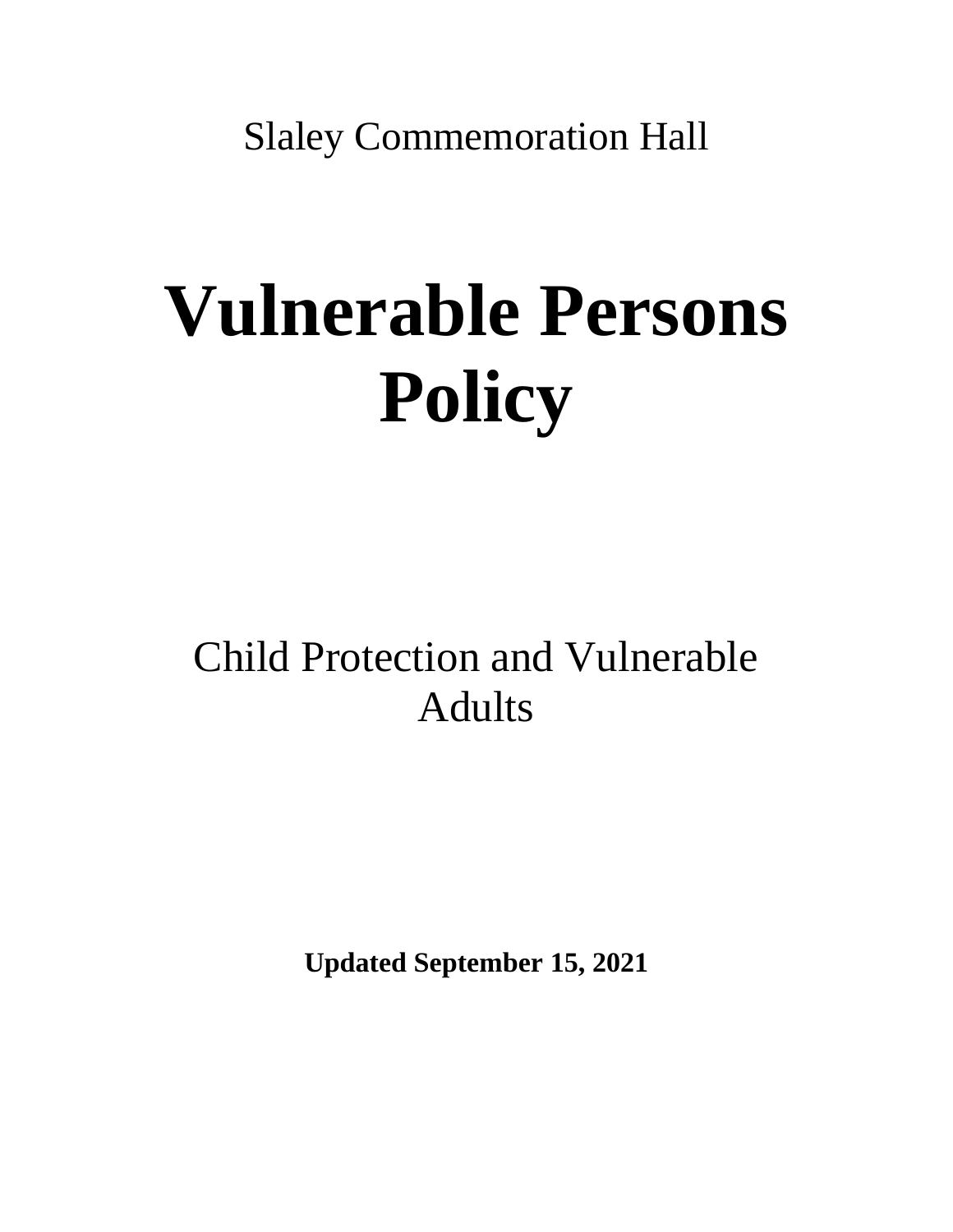#### **Slaley Commemoration Hall Vulnerable Persons Policy - updated September 2021**

*All Slaley Commemoration Hall Committee members, staff and volunteers have a duty to safeguard vulnerable users of the hall and its premises and those who may come into contact with vulnerable users. They should respond to any concerns they may have regarding the physical, sexual, emotional or psychological safety of a vulnerable person or concerns relating to discriminatory or financial violation or exploitation of a vulnerable person. This policy is in place to protect all vulnerable persons regardless of gender, ethnicity, disability, sexuality, religion or faith.*

#### **Principles**

The welfare of the child or vulnerable adult is paramount and is the responsibility of everyone. All children and vulnerable adults, without exception, have the right to protection from abuse, whether physical, verbal, sexual, bullying, exclusion or neglect. Bullying, shouting, physical violence, sexism and racism towards children will not be permitted or tolerated.

#### **Policy Statement**

1. No member of the trustees, helpers or other volunteers or staff will have unsupervised access to children or vulnerable adults unless they have been through the safe recruitment procedure\* and introductory Child Protection or Vulnerable Adults Protection training.

2. All suspicions or allegations of abuse against a child will be taken seriously and dealt with speedily and appropriately.

3. All staff and volunteers need to be aware of this policy, child protection, and vulnerable adult issues, and should be offered introductory training. A copy of the appendices will be provided to all who request it.

4. There will be a nominated and named Vulnerable Users representative to whom any suspicions or concerns should be reported\*\*. This person is Patricia Wilson until July 2022. Deputies should PW not be available are until July 2022 Reverend Helen Savage.

5. The management committee will endeavour to keep the premises safe for use by children and vulnerable adults. The committee recognises that a higher standard of safety is required where use is made by small children, those who cannot read safety notices and physically disabled adults.

6. Any organisations or individuals hiring the hall for the purpose of holding activities where Ofsted registration\*\*\* is required should show their registration and their own Child Protection Policy. Safe recruitment processes should be used to appoint staff who will be working with children or vulnerable adults in any kind of activity.

7. The committee will ensure that hirers are made aware of their obligations under the Licensing Act 2003 to ensure that alcohol is not sold to those under the age of 18. The committee will ensure that hirers are aware that no children may be admitted to films when they are below the age classification for the film on show.

8. These policies and procedures will be reviewed annually and updated as appropriate in the interim periods.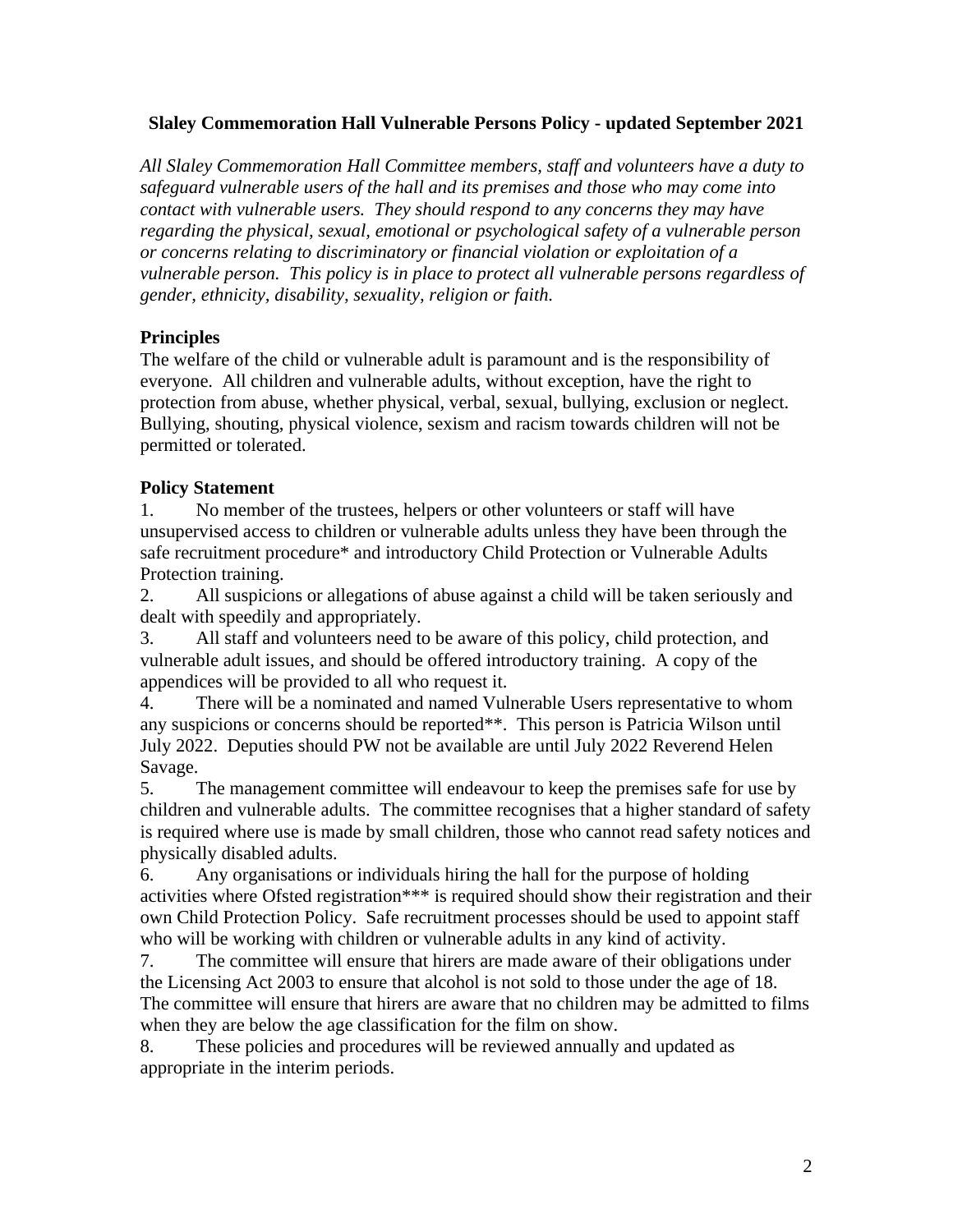#### **\* Safe Recruitment**

All staff, working directly for the village hall must

- Complete an application form which shows their employment history.
- Provide at least two references
- If working directly with children or young people or vulnerable adults one of the references should come from someone who has supervised then working with children, young people or vulnerable adults before
- If working directly with children or young vulnerable adults they should be checked under the Disclosure & Banning Service and a copy of the DBS form kept on the secretary's file.

Any volunteers working for the village hall committee and having unsupervised access to vulnerable users (e.g. running children's entertainment) may also be required to go through these procedures.

#### **\*\* Reporting Incidents**

The nominated Child Protection and Vulnerable Adults representative **Patricia Wilson**  will have the responsibility for reporting concerns that arise, as a matter of urgency, to the local authority Child Protection and Vulnerable Adults lead agency. The representative may choose to have a confidential discussion with others in order to clear up any misunderstandings or to corroborate and support any suspicions before reporting a concern to the lead agency. The nominated person should:

### **Since 2019 telephone a general helpline of 01670 536 400**

When making a report **use the language** of the victim or the person making the concern. Do not change this to your language otherwise it may not stand up in the courts  $-$  a case can be dismissed when it is proven that the child or vulnerable adult would not have said particular words or a certain phrase.

#### **\*\*\* Ofsted Requirements**

If you work as a child-minder, or provide day care for children under 8 years old for more than two hours each day you must register with Ofsted and be inspected regularly. Nursery education settings which are on their local authority's directory to provide free places for three to four year olds must also be inspected regularly by Ofsted [\(www.ofsted.gov.uk\)](http://www.ofsted.gov.uk/) These requirements cover Playgroups, nurseries, After school Clubs and Holiday Clubs, amongst others.

#### **Policy Procedures to be followed.**

1. All trustees, volunteers and staff will be given information about child protection and should attend introductory level Child Protection Training and Protection of Vulnerable Adults training where possible.